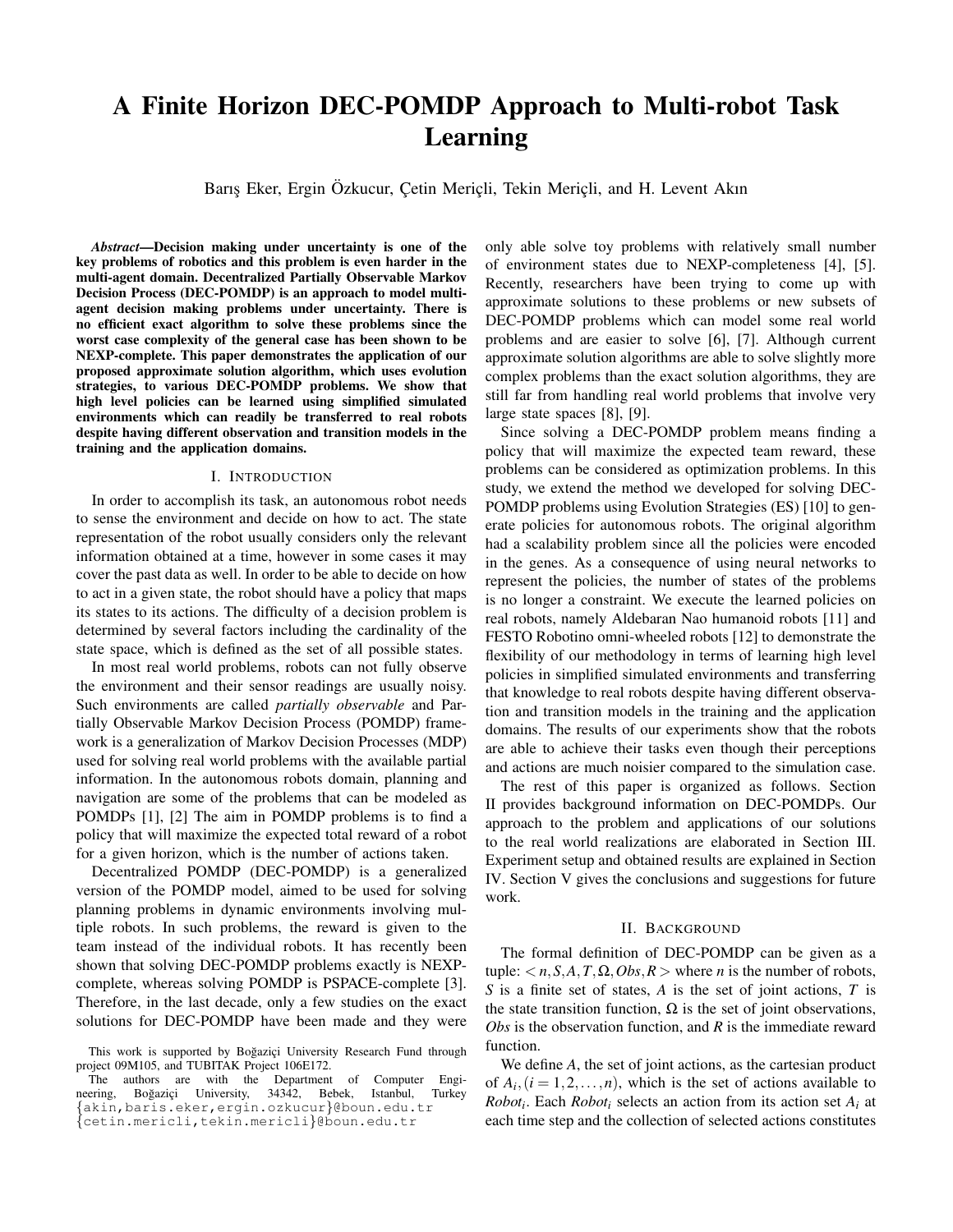a joint action. Similarly,  $\Omega$ , the set of joint observations, is the cartesian product of  $\Omega_i$ ,  $(i = 1, 2, ..., n)$ , which is the set of observations available to *Robot<sup>i</sup>* . At any time step the robots receive a joint observation  $o = (o_1, o_2, \ldots, o_n)$  from the environment. We assume that *Robot<sup>i</sup>* has access to only *o<sup>i</sup>* and  $o_i$  is a member of the  $\Omega_i$  observation set. The observation function *Obs* specifies the probability of an observation given a joint action and the current state. It also has the Markov property and is stationary. The immediate reward function *R* is a function of the current state and the joint action taken, and it is basically used to specify the goal of the robots.

The DEC-POMDP model allows us to represent the environment simply as the set of possible states together with the state transition probabilities. Since the robots have uncertain or incomplete information about the states, for each robot we keep a belief state, which is the probability distribution over *S*, summarizing the robot's knowledge about the current state. Transition from one state to another depends on the joint actions of the robots and the past states; however, the outcomes of the actions are non-deterministic. The transitions are also assumed to be stationary; that is, they do not change over time.

In our work, we deal with "finite horizon" processes. At each time step, each robot selects an action, receives a local observation, and a global reward is given to the team. The aim is to find the policy that will maximize the expected sum of rewards for the given horizon. It is also assumed that the given reward decreases with some discount factor  $\gamma$  and  $0 \leq \gamma < 1$ .

## III. PROPOSED DEC-POMDP SOLUTION

In our ES implementation, the aim is to find a chromosome to be used by the robots as their policies that will maximize the robot team's expected reward. The application of the learned policy based on DEC-POMDP approach on various real robot platforms is the novel contribution of this study. The stages of our method can be listed as follows.

#### *A. Encoding*

In our algorithm, the team policy is represented as a chromosome. For each robot, we have multiple multi-layer perceptron type neural networks, each corresponding to one action. We used the sigmoid function as the activation function. The inputs consist of the state variables. We have a single layer and the number of hidden neurons are determined empirically for each problem. The output is the  $Q(s, a)$  value, which is defined to be the expected discounted sum of future payoffs obtained by taking action *a* from state *s* and following an optimal policy thereafter. The action to take at particular state is determined by finding the maximum of these values. The chromosome consists of the weight values of all the neural networks. The structure of a neural network and the part of a chromosome that corresponds to this neural network can be seen in Figure 1.

It can easily be seen that the chromosome size is independent of the size of the state space. It is a function of the number of robots and number of available actions. This means that this approach can be used in problems with very large state spaces.



Fig. 1. The neural network and the corresponding part of a chromosome.

#### *B. Fitness Calculation*

In DEC-POMDP problems, calculating fitness is a very time consuming task, which is exponential in terms of horizon. Since the fitness is used to sort the chromosomes in our case, the exact reward values are not needed. The aim is to generate as many generations as possible and test their fitnesses in order for our algorithm to converge quickly so that it can be used in larger real life problems. There are several methods to approximate the fitness function; however, no matter which method is used, it is very difficult to obtain a globally correct approximation model. In this study, we use the method given in [10].

#### *C. Convergence Criteria*

We determined three possible criteria to terminate evolution.

- 1) Stop when there is no change
- 2) Stop when the reward is sufficiently close to optimal
- 3) Stop after some certain number of generations

The first criterion may fail in cases where the fitness value do not change at the beginning until a policy giving a positive reward is obtained for harder problems. The possible pitfall in using the second criterion may be keeping the algorithm from reaching better solutions by setting a predefined upper limit for the maximum reward value. Therefore, in order to see the progress of evolution for fixed periods and compare several runs better, the algorithm was always run for 2000 generations, which was sufficient for all of our problems.

## *D. Generating the Next Generation*

The population size is empirically set as 30 and the initial set is populated with random chromosomes. The best 10 of them are selected and put in a separate place as potential solutions. These chromosomes do not take place in evolution. If a chromosome having a better fitness value appears during evolution, the worst one is taken out and the new chromosome is put into this set. At the end of 2000 generations, the best chromosomes in this set are tested again in order to find the best one more accurately. The best chromosome obtained corresponds to the team policy. Each robot uses the part that is related with it from this policy; therefore, the individual robot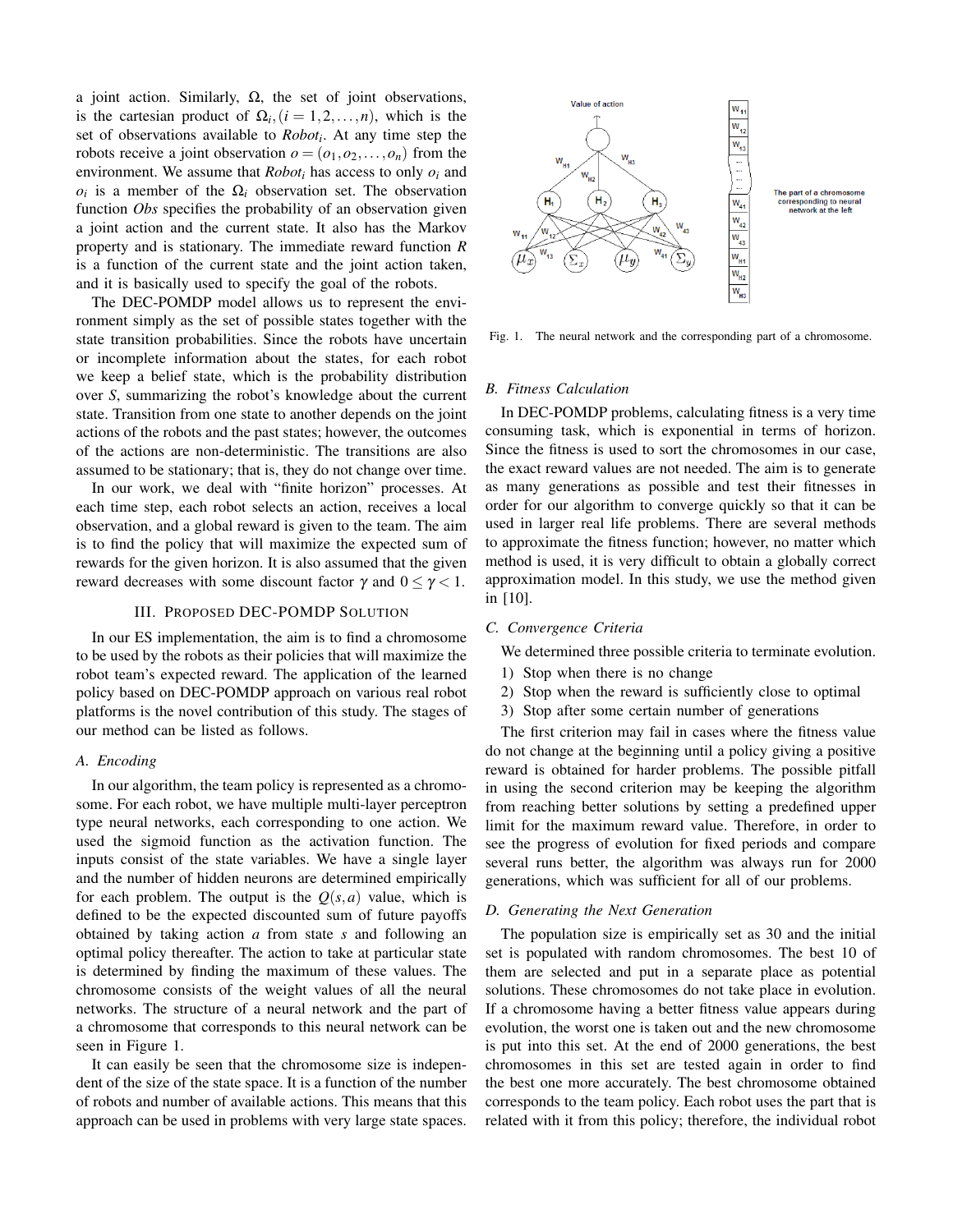policies may be different from each other. Recombination and mutation operations are used for creating the next generation.

# IV. EXPERIMENTS & RESULTS

Our experiments mainly consist of two phases; first the policies are learned for the problems at hand in simulation, then they are validated in real world settings using real robots.

## *A. Learning Policies in Simulation*

Several test cases were considered in our experiments where the grid dimensions, available information to the robots, and the level of uncertainty in the robots' actions changed from one test case to another. For each test case, the ES algorithm was run 10 times and 10 different team policies were obtained. In order to obtain a more accurate value for the expected reward of these policies, we get 100000 samples with each of these policies, and report the average reward and the standard deviation of the *best policy* for each test case.

# *B. Validation of the Learned Policies on Real Robots*

We used two Aldebaran Nao humanoid robots [11] and two FESTO Robotino robots [12] to validate the learned policies in a real world setting. The three software modules developed and used for the experiments are *perception*, *planning*, and *motion*, details of which are explained below. We formed  $3 \times 3$ and  $4 \times 3$  grids on the floor, each cell being  $550$ *mm*  $\times 550$ *mm*. These dimensions are picked in such a way to make sure that the cells are big enough for two robots to fit while the whole grid is small enough to be covered by the overhead camera.

- Perception: Although our robots are able to localize themselves in the environment, we decided to use our overhead camera system to track the robots since we surrounded the grid region with cardboard walls and they might cause misperception of the landmarks. We placed unique markers on top of the robots to be able to determine their locations and orientations in the environment (see Figure 2). Using the overhead camera system does not mean that the robots have perfect localization information though. Since the robots are high from the ground and the humanoid robots sway from side to side while walking, their perceived locations by the overhead camera system are not their exact locations; hence noise is present in the location information, which may be up to 200*mm*. Another source of noise is the imperfectness of the odometry information provided by the robots. These make the experiment environment definitely partially observable.
- Motion: The actions provided in the definitions of grid meeting and U-grid meeting problems are *U p*, *Down*, *Le ft*, *Right*, and *Stay*, and *TurnLe ft*, *TurnRight*, *MoveForward*, and *Stay* for the cooperative box pushing problem. The directions are the global directions. When the grid world is observed through an overhead camera, the top left corner is denoted as (0,0). In this case *Right* denotes the cell on the right of the current cell, *Down* denotes the cell at the bottom of the current cell, and so



Fig. 2. The Nao humanoid robot with a special marker placed on top of its head.

on. We made the humanoid robots walk straight between two cells, in order to to move faster. Therefore, when the robot picks an action to perform, the lower level planning module makes the robot first turn towards the direction that it wants to walk in, then the robot walks straight to change its cell.

• Planning: The policies learned in the simulation phase are encoded by training a neural network for each action of each robot. For the grid meeting and U-grid meeting problems, each neural network takes the 2D coordinates of the cell the robot resides in as input, and for the cooperative box pushing problem, the neural networks take 5 observations of the robots as input, and they give the  $Q(s, a)$  value as the output. When each of the neural networks are fed with the same information, the action that corresponds to the network that gives the highest value is performed since that would be the action resulting in the highest reward.

## *C. Problems Considered*

The problems we considered were the grid meeting problem, the U-grid meeting problem, and the cooperative box pushing problem [10]. Below we present the results for both the simulation and real world validation phases for each problem.

*1) The Grid Meeting Problem:* The goal of this experiment is to have the robots learn how to meet in the  $3 \times 3$  grid world regardless of their initial locations. In this problem there are 81 states. As we expected, the robots obtain better reward values when they know their initial states completely. When the robots know their initial locations and their actions are deterministic.

At the end of the training period run in simulation, the robots learn the policy illustrated in Figure 3.

In this problem, the robots start from the top left and bottom right corners, and meet inside the top right cell. The initial and final states of the robots are shown in Figure 4.

Figure 5 shows the path followed by each robot recorded via the overhead camera. The noise in the location information reported by the overhead camera system can be observed in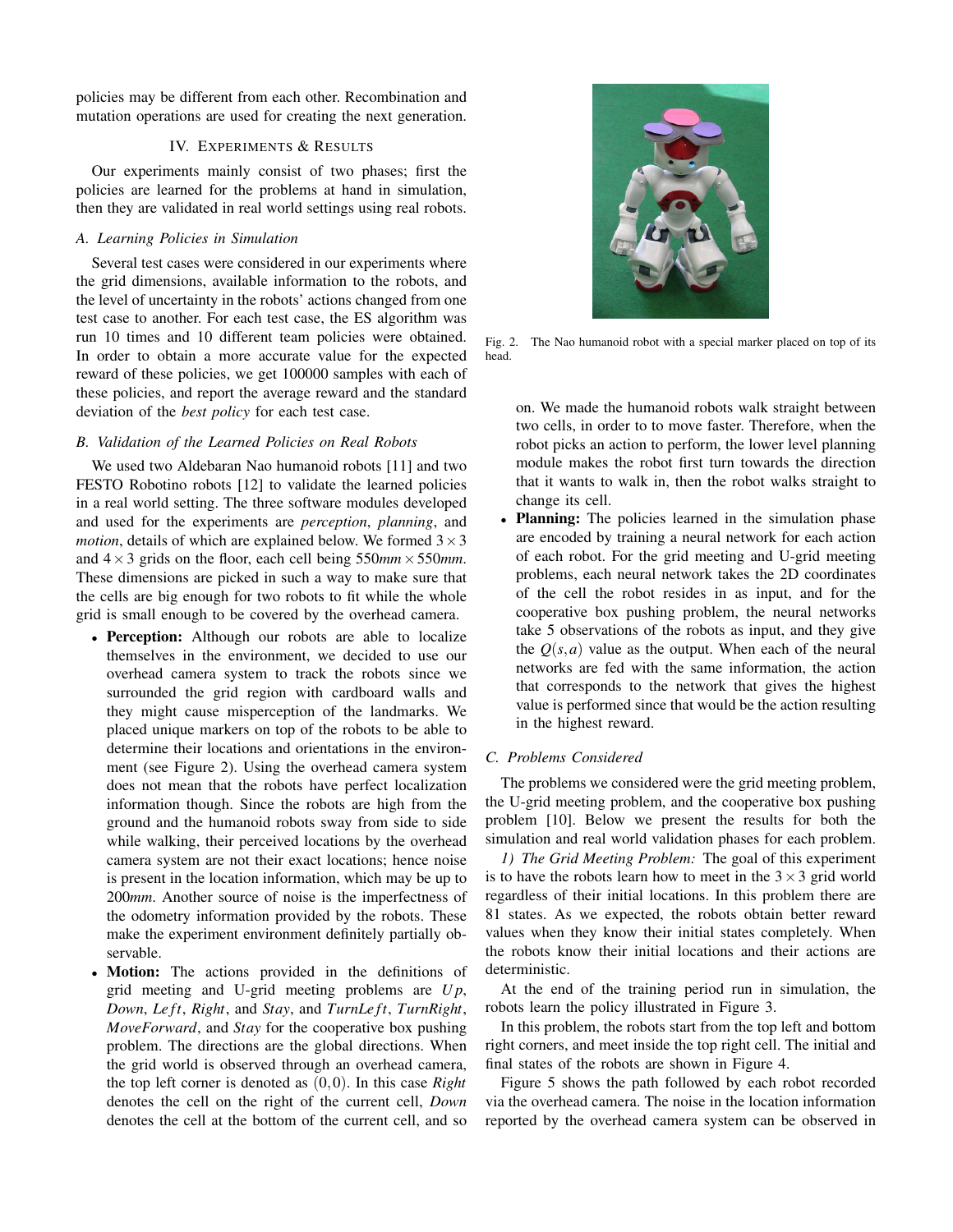

Fig. 3. Learned policy for the grid meeting problem.



Fig. 4. Start states of the robots and the final state when the robots meet.

this figure. We observed that, regardless of where they start, the execution of the learned policy by the neural network based planning module made the robots successfully walk to the top right cell, where they had met most of the time during the training period, and wait there.



Fig. 5. Paths followed by the two robots during the execution of the learned policies for the grid meeting problem.

*2) The U-Grid Meeting Problem:* The U-grid meeting problem is a modified version of the grid-meeting problem, where the robots can only move over the outermost cells of the grid, except the topmost part. The robots can not meet in the U-grid meeting problem by always performing the same action, as it is possible in the grid-meeting problem. Hence, they need to learn a more complex policy.

We ran the experiments on a  $3 \times 3$  grid and as expected, lower reward values are obtained for this problem, because in the optimal case, the robots need to perform an additional action in this problem. As in the grid meeting problem, the optimal reward value is obtained when the robots know the initial state and the actions are deterministic.

The learned policy after the training runs in simulation is illustrated in Figure 6. As was the case for the grid meeting experiment, we again observed the robots performing the learned policy successfully in real world.



Fig. 6. Learned policy for U-grid meeting problem.

Figure 7 shows the initial and final states of the robots in the U-grid world setting while Figure 8 illustrates the paths followed by the robots during the execution of the learned policy. In this experiment, the robots started from the top left and top right cells, and met inside the bottom middle cell as shown in the figures. The black region in Figure 8 indicates the blocked cells.



Fig. 7. Start states of the robots and the final state when the robots meet.



Fig. 8. Paths followed by the two robots during the execution of the learned policies for the U-grid meeting problem.